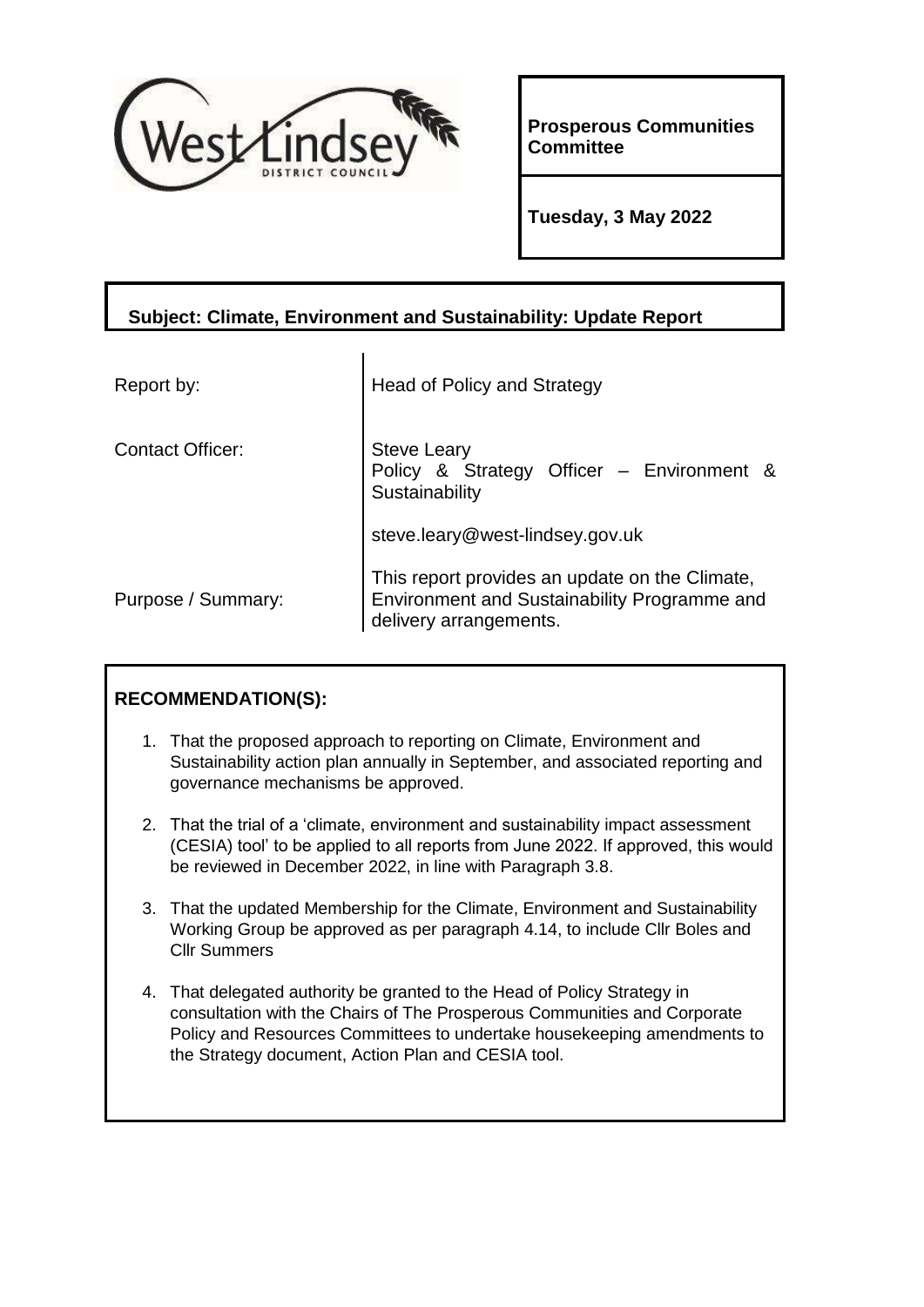#### **IMPLICATIONS**

**Legal:** In May 2019, the UK Government declared a non-legally binding Climate Change Emergency declaration and the Committee on Climate Change recommended a new emissions target for the UK: net-zero greenhouse gases by 2050. This was made a statutory target in June through the Climate Change Act (2050 Target Amendment) Order 2019.

The Environment Act 2021 was passed in November 2021 with an aim to improve air and water quality, tackle waste, improve biodiversity and make other environmental improvements.

This Environment Act 2021 has two main functions:

1. To give a legal framework for environmental governance in the UK. 2. To bring in measures for improvement of the environment in relation to waste, resource efficiency, air quality, water, nature and biodiversity, and conservation.

The vast majority of this Act does not make any immediate changes for organisations other than regulators. Changes to duties for Local Authorities and others are expected in subsequent legislation made under this Act.

There will be significant implications for a number of areas of this work. A brief summary of this and other legal changes are provided as an appendix to the paper (to follow.)

#### **Financial: FIN/22/23/PC No new implications as a result of this report.**

1 FTE officer now appointed, supported by departmental resources identified and agreed through WLDC Officer group and MT. Agreement to use APSE consultancy call off contract for identified project work.

£500k earmarked to support delivery of the Carbon Management Plan, (with a recognition that other funding solutions are needed to support this) The capital programme 2021-22 to 2025-26 included for £260K of carbon reduction initiatives. All projects brought forward will be subject to Business Cases and funding strategies will be developed as appropriate.

**Staffing:** Staffing and skills requirements to deliver the strategy will be continually reviewed and monitored. A training and induction programme is being developed, overseen by HR representative on Climate, Environment & Sustainability Officer group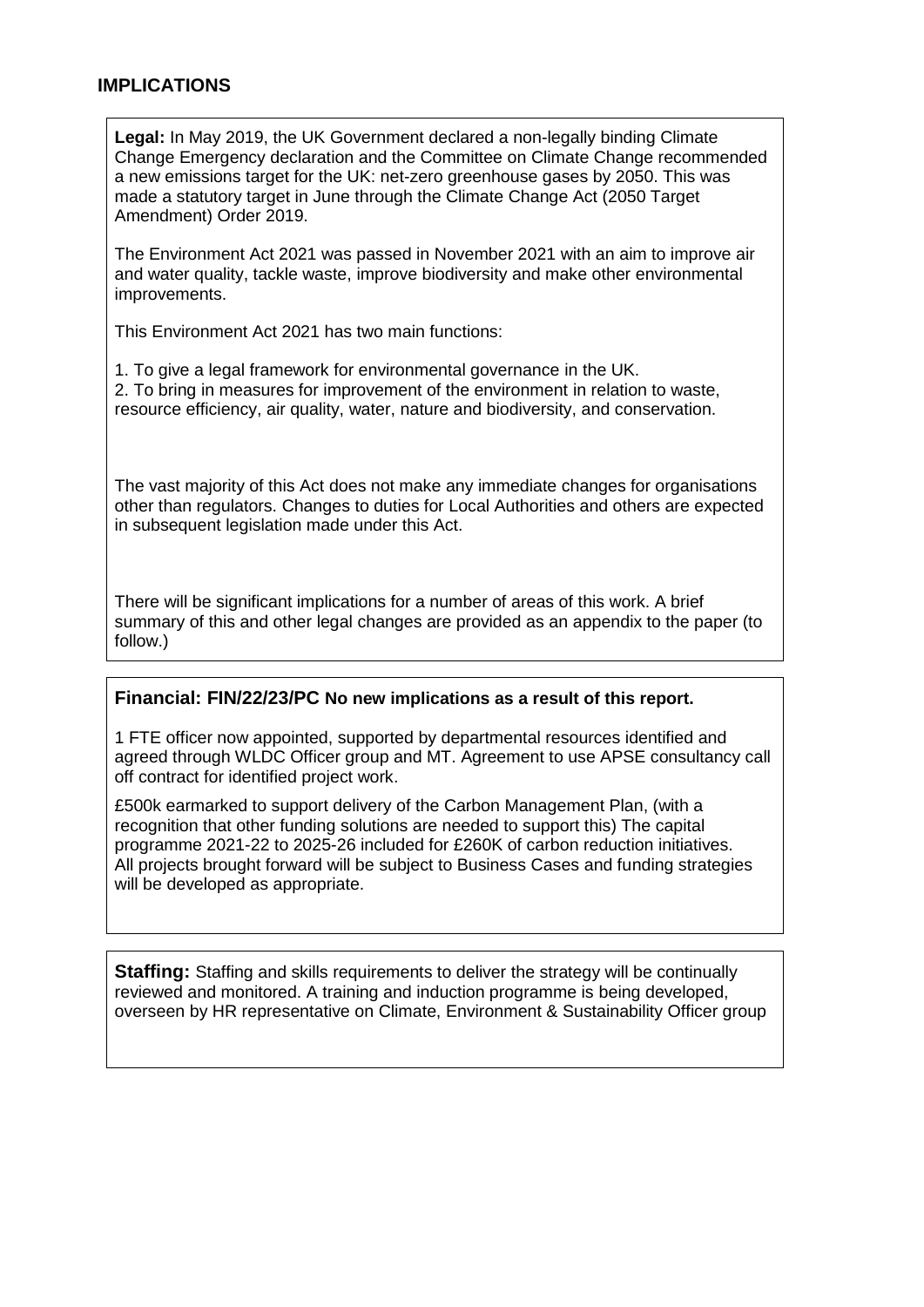**Equality and Diversity including Human Rights:** The Council's ambition is to ensure that neither the effects of climate change, nor the costs of reducing emissions, disproportionately affect any residents of the District.

The action plan will reap many co-benefits that have the potential to increase equality and community cohesion. These include improving health and wellbeing through more active travel, improving air quality with reduced vehicle use, increasing social inclusion through community activities and reducing fuel poverty by insulating homes and installing on-site renewable energy.

In practice the actions are too high-level and long term to undertake a meaningful equality assessment on the Council's Strategy and Action Plan. Individual equality assessments are undertaken as actions are developed.

### **Data Protection Implications: None**

**Climate Related Risks and Opportunities:** The Carbon Management Plan, Climate Strategy and Action Plan contain proposals aimed at reducing the Council's carbon emission to a net-zero position by 2050 and achieve the same across the District of West Lindsey within the same timescale.

A carbon management update and details of proposed reporting mechanisms are contained within this report. Section 3 proposes a change to how climate change and environmental impacts are considered in all Council decision making, policies, strategies and as part of project development.

Climate related risks are inherent. The risk of not delivering the strategy and its aims and objectives could lead to the Council contributing to irreversible temperature rises and subsequent damage to the climate and natural environments. Additionally, sudden and unexpected changes in global temperatures which result in the forecasts of the IPCC, upon which our work is predicated, being no longer valid, would require an even more urgent response to climate challenges.

#### **Section 17 Crime and Disorder Considerations: N/A**

**Health Implications:** Health and wellbeing are strongly linked and interwoven into the aims of the strategy as co-benefits of taking positive action to address climate change and enhance the environment and sustainability.

**Title and Location of any Background Papers used in the preparation of this report :**

[The Council's Carbon Management Plan and draft Sustainability, Climate and](https://democracy.west-lindsey.gov.uk/documents/s24986/The%20Councils%20Carbon%20Management%20Plan%20and%20draft%20Sustainability%20Climate%20and%20Environment%20Strategy%20and%20.pdf)  [Environment Strategy and action plan](https://democracy.west-lindsey.gov.uk/documents/s24986/The%20Councils%20Carbon%20Management%20Plan%20and%20draft%20Sustainability%20Climate%20and%20Environment%20Strategy%20and%20.pdf)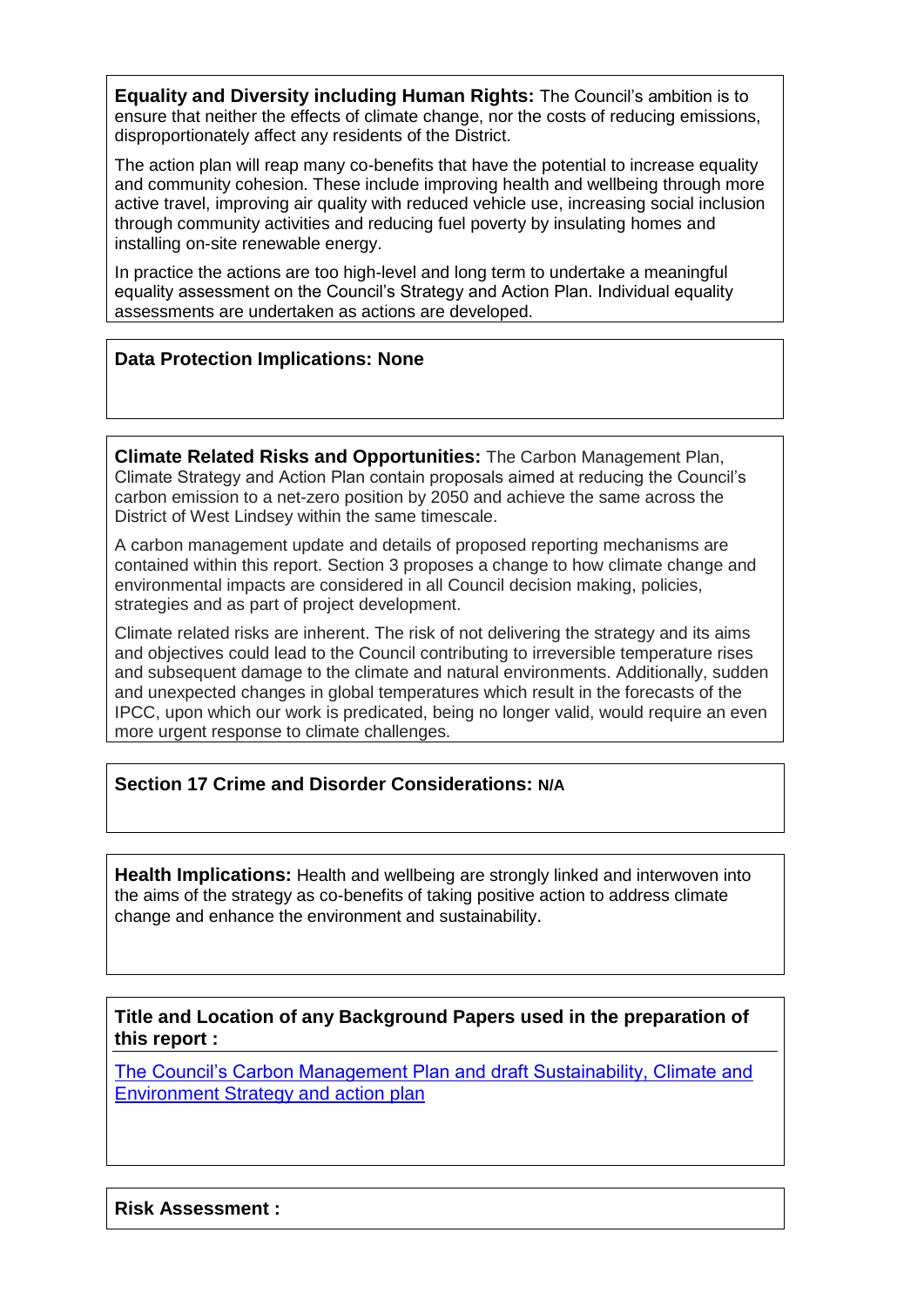### **Call in and Urgency:**

#### **Is the decision one which Rule 14.7 of the Scrutiny Procedure Rules apply?**



## **Executive Summary**

This report provides an update on the Climate, Environment and Sustainability Programme and delivery arrangements. It asks Members to note the progress in establishing the programme management approach and improved communication efforts – as recognised by a recent audit - and overall progress since the strategy was adopted at Council on 28 June 2021.

Members are reminded of the scale of the challenge ahead in reaching netzero C02 emissions, and as such, are asked to endorse a new decisionmaking tool that will begin to ensure that climate, environment and sustainability considerations are properly considered and reflected in policies and projects across the council and in reports that come to Committee.

#### **Summary of progress since Summer 2021**

The vision laid out in the Climate, Environment and Sustainability (CES) Strategy and Action plan is ambitious and long term and it was important that clear and achievable actions were identified in order to marshal the Council's resources to make positive progress, accepting that everything will not be achieved overnight. Below is a summary of actions and successes since that time. A progress summary report will be attached as appendix to the final Prosperous Communities Committee Report

- Regular monthly meetings of internal officer/member CES groups to develop policies & projects, & then moving to monitoring mechanisms to oversee the CES Action Plan.
- Proposals and guidance developed to Include CES impact on Committee reports. Work being undertaken to ensure it is recognised in business planning cycles and systematically throughout project methodology.
- Worked with Net-Zero East Midlands to produce a Carbon Footprint and Reduction Opportunities report for WLDC assets. Development of further grant funding proposals.
- Solar PV and battery storage operational at new waste depot utilising Public Sector Decarbonisation Fund (PSDF) monies. Electric charging points installed, new electric vans being procured, electrification of fleet being investigated.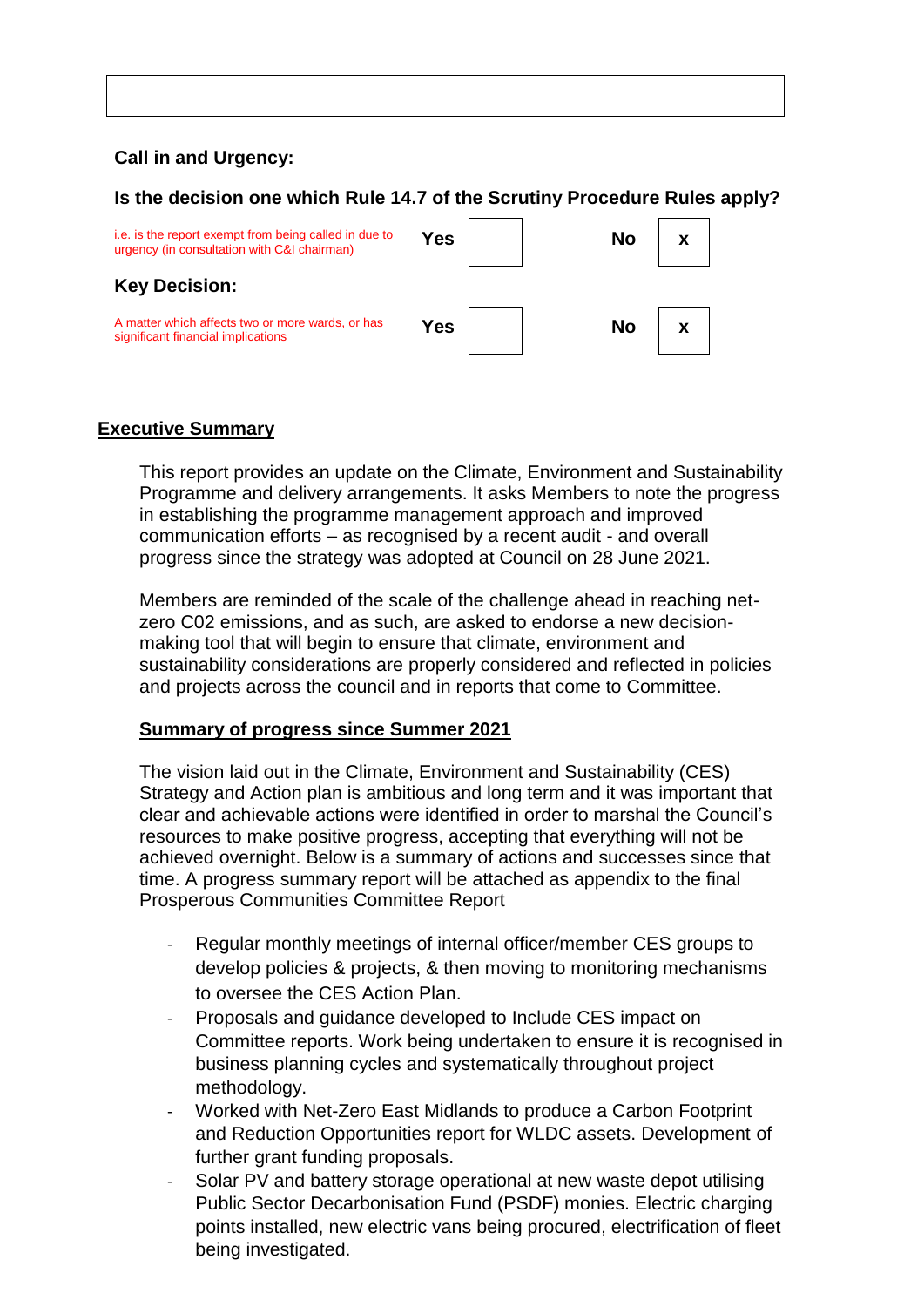- Separate Paper & Card Collections for residents and businesses introduced to improve environmental impact of WLDC waste management operations
- Operation and promotion of electric vehicle charge points at WLDC car park in Gainsborough and Market Rasen Leisure Centre.
- Programme to upgrade all of the Council managed streetlights to LEDs in place and being accelerated.
- Approved allocation of GHG Local Authority Delivery of £560k to off gas grid properties.
- Sustainable Warmth Grant of Up to £840,000 has been allocated to West Lindsey District Council in January 2022 - intended that these grants from the Department for Business, Energy and Industrial Strategy (BEIS) will be used to carry out a range of improvements on homes owned by low-income families in the district.
- Greenhouse Gas Emission reports published in August 2021.
- Annual reporting of progress.
- Climate change training session delivered to 40 staff / Members. Featured twice at corporate update. Plan for wider rollout of carbon literacy training.
- Working with the Central Lincolnshire Local Plan to develop Energy, Climate and Flood Policies. New Internal Flood Management Strategy Board Established.
- CES indicators incorporated into new policies and strategies e.g. housing, and ecomomic recovery.
- Communication Strategy Developed. Action plan being refined and rolled out.

# **Background**

West Lindsey District Council's Climate, Environment and Sustainability (CES) Strategy and Action Plan was unanimously approved by Council on 28 June 2021 and published on the Council's [website](https://www.west-lindsey.gov.uk/my-services/my-community/sustainability-climate-change-and-environment/sustainability-climate-change-and-environment-strategy/) along with the new carbon [management plan](https://www.west-lindsey.gov.uk/my-services/my-community/sustainability-climate-change-and-environment/carbon-management/) (CMP.) The focus is now on delivery of the Strategy, the CMP and the actions within.

At a same meeting, the Council supported the [terms of reference](file:///C:/Users/sl20130/IT%20Shared%20Services/West%20Lindsey%20Policy%20&%20Strategy%20-%20General/Sustainable%20Environment/Audit/Member%20Working%20Group/Appendix%202%20Revised%20Terms%20of%20Reference%20of%20the%20Councils%20Environment%20and%20Sustainability%20Working%20Group.pdf) and continued operation of the cross-party, Climate and Sustainability Member Working Group and delegated authority to the Head of Policy Strategy and Sustainable Environment in conjunction with the Chairs of The Prosperous Communities and Corporate Policy and Resources Committees to undertake housekeeping amendments to the Strategy document. The terms of reference request that the Prosperous Communities Committee receives monitoring reports against the progress of the Strategy and Action Plan. This report provides an update on these points and reflects upon a change in the staffing structure of the council following the departure of the above referenced Officer, and a change in makeup of the Member Working group.

The interim governance arrangements are described, and following a review by internal audit, there is a recommendation that that they are formally recognised and adopted here.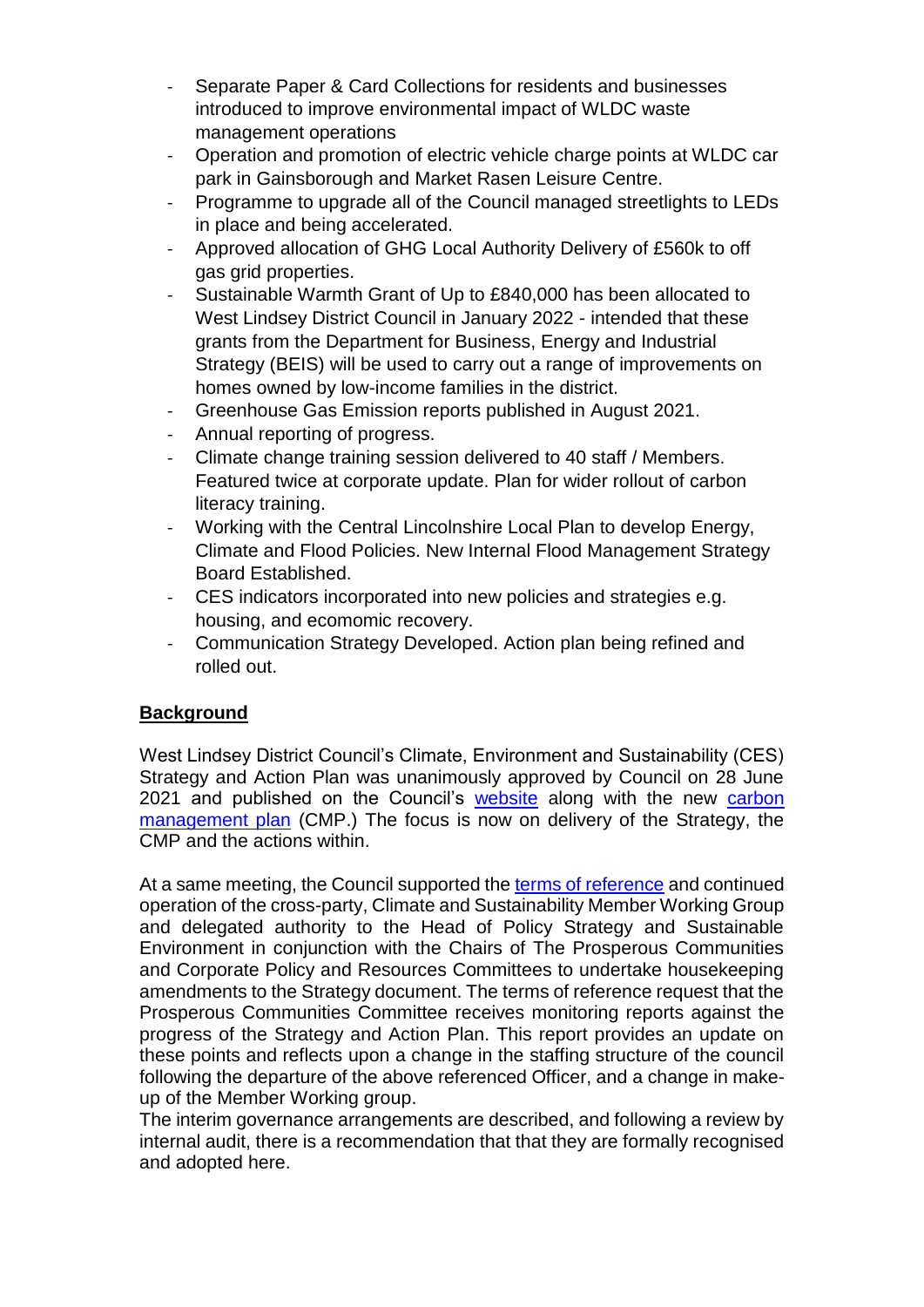## **Carbon Management Update**

- 1.1 In November 2019 the Council recognised the UK Government's Climate Emergency Declaration and pledged to make the authority 'net zero carbon' by 2050 at the latest (with a commitment to work to achieve the same position across the whole district in a similar timescale.) The aforementioned CMP sets out a potential pathway to achieving net zero in terms of direct emissions from council operations. The pathway to net zero, identified in the [CMP,](file:///C:/Users/sl20130/IT%20Shared%20Services/West%20Lindsey%20Policy%20&%20Strategy%20-%20General/Sustainable%20Environment/Council%2028%20June%2021/Council%2028%20June%2021/Appendix%201%20The%20Councils%20Carbon%20Management%20Plan.pdf) listed a number of priority actions including:
	- Energy efficiency improvements to existing facilities;
	- Building Management systems and performance reporting;
	- Electrification of heating and inventory review at key facilities;
	- Installation of roof mounted solar PV at key facilities:
	- Review of travel related policies;
	- Electrification of the Council's vehicle fleet and driver training.
- 1.2 Full details are in the **CMP** which outlines in broad terms the level of investment needed. The Council's Carbon Management Action Plan investment cost is estimated at £6,458k, which would equate to £67.50 per head of population. It is important to note that this is an interim plan and not reflective of full costs that would be required to meet net zero. The CMP makes suggestions as to the period over which that investment would need to be made and Council have previously noted the need to obtain funding to undertake the program of works required.
- 1.3 One of the actions from the CES Strategy that is actively being worked on is to identify savings and sources of funding. This is part of the remit of the new Policy and Strategy - Environment and Sustainability Officer and there are a number of options being explored, with some success already. Whilst Council has earmarked £500k to support delivery of the Carbon Management Plan, this isn't enough and won't get us close to net-zero in the required timescale. Business Cases must be accelerated and funding strategies are being developed as appropriate.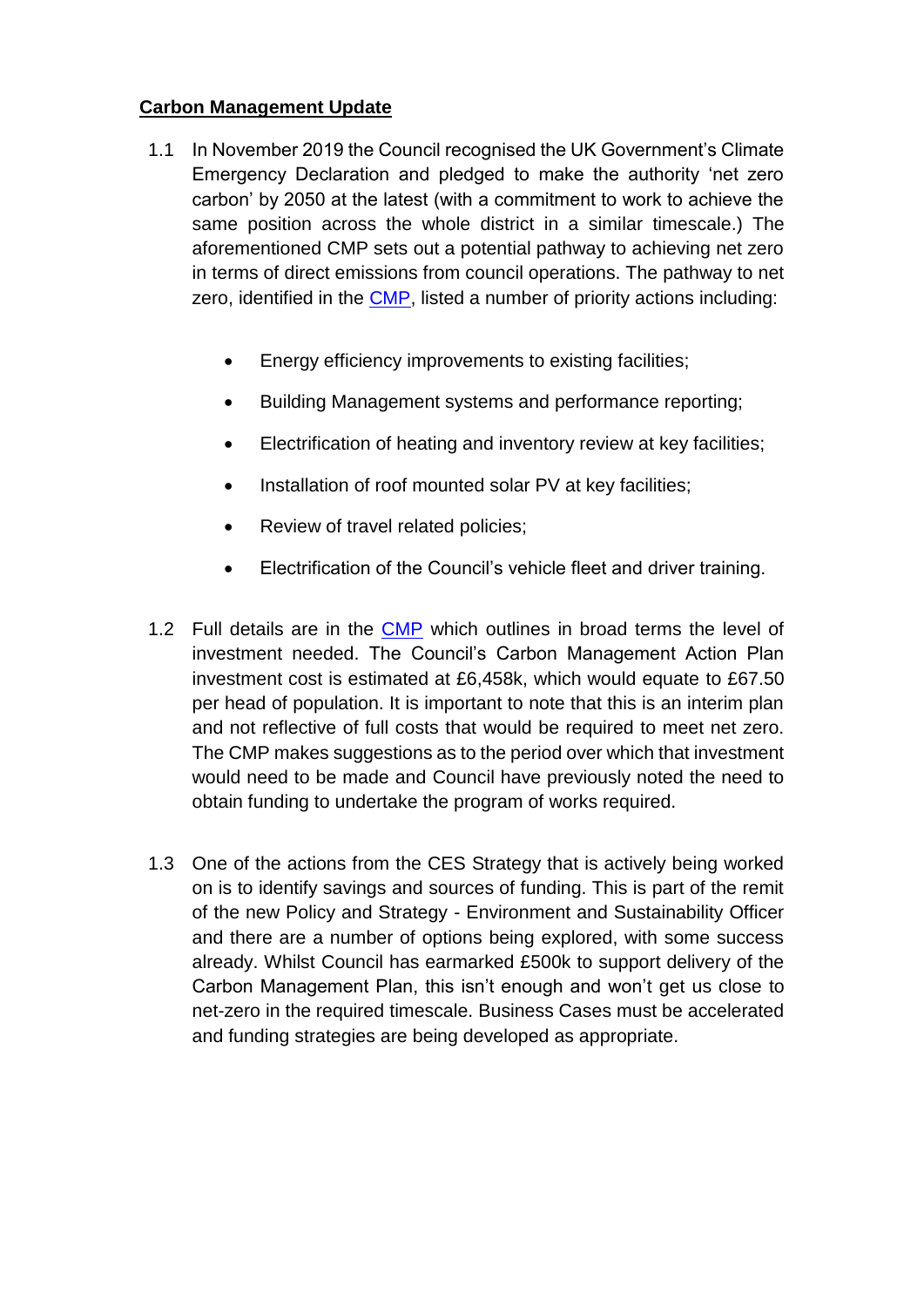- 1.4 The CMP included a baseline measurement of Council scope 1, 2 and some scope 3 emissions for 2019-20 of 2089t CO2e. It was agreed that the Council's emissions be measured and reported on an ongoing annual basis.
- 1.5 In fact, the council has been reporting emissions annually since 2010 through the publication of our annual [Greenhouse Gas Emissions](https://www.west-lindsey.gov.uk/my-services/my-community/sustainability-climate-change-and-environment/greenhouse-gas-emissions/)  [reports.](https://www.west-lindsey.gov.uk/my-services/my-community/sustainability-climate-change-and-environment/greenhouse-gas-emissions/) These are non-statutory, but WLDC Officers report following previous Department of Energy Food and Rural Affairs (Defra) guidance: this is the same guidance that other organisation's follow which means the councils emissions can be compared to other organisations both locally and nationally. Reports are published annually to our website when data becomes available, but not always formally reported to council or given wider publicity that their importance would merit**. It is recommended that this becomes part of the annual reporting cycle in September (see section 1.12)**
- 1.6 The Council's 2020-21 scope 1, 2 and some scope 3 emissions were reported in August 2021 as shown at [Greenhouse Gas Emissions](https://www.west-lindsey.gov.uk/my-services/my-community/sustainability-climate-change-and-environment/greenhouse-gas-emissions/)  [reports.](https://www.west-lindsey.gov.uk/my-services/my-community/sustainability-climate-change-and-environment/greenhouse-gas-emissions/) Although it is important to note some differences in methodology between the CMP and the GHG measures, (the latter don't include employee commuting mileage to a regular workplace) there is an established, consistent approach to GHG reporting. In 20/21, WLDC saw our CO2e emissions increase by 65t from 19/20 levels to 1355t – the first increase since 2014/15.
- 1.7 Whilst it may raise concern that there has been an increase in CO2, particularly during the pandemic where our office buildings have seen a reduction in occupation. The rise in emissions can be explained easily, relating to an overall increase in our property portfolio.
- 1.8 Lea Fields Crematorium opened in January 2020 and despite covid conditions, increased energy usage has resulted from full year of operation. Market Rasen Leisure centre opened in June 2020 also resulting in increases in gas and electricity consumption. Predictably Covid lockdowns have resulted in some decreases in our carbon footprint across our other buildings, with the reductions in the usage in the public facilities and the buildings that WLDC staff operate out of.
- 1.9 Other notable increases in emissions come from the fleet operations which are on an upward trajectory due to growth of housing stock and increased waste collection volumes.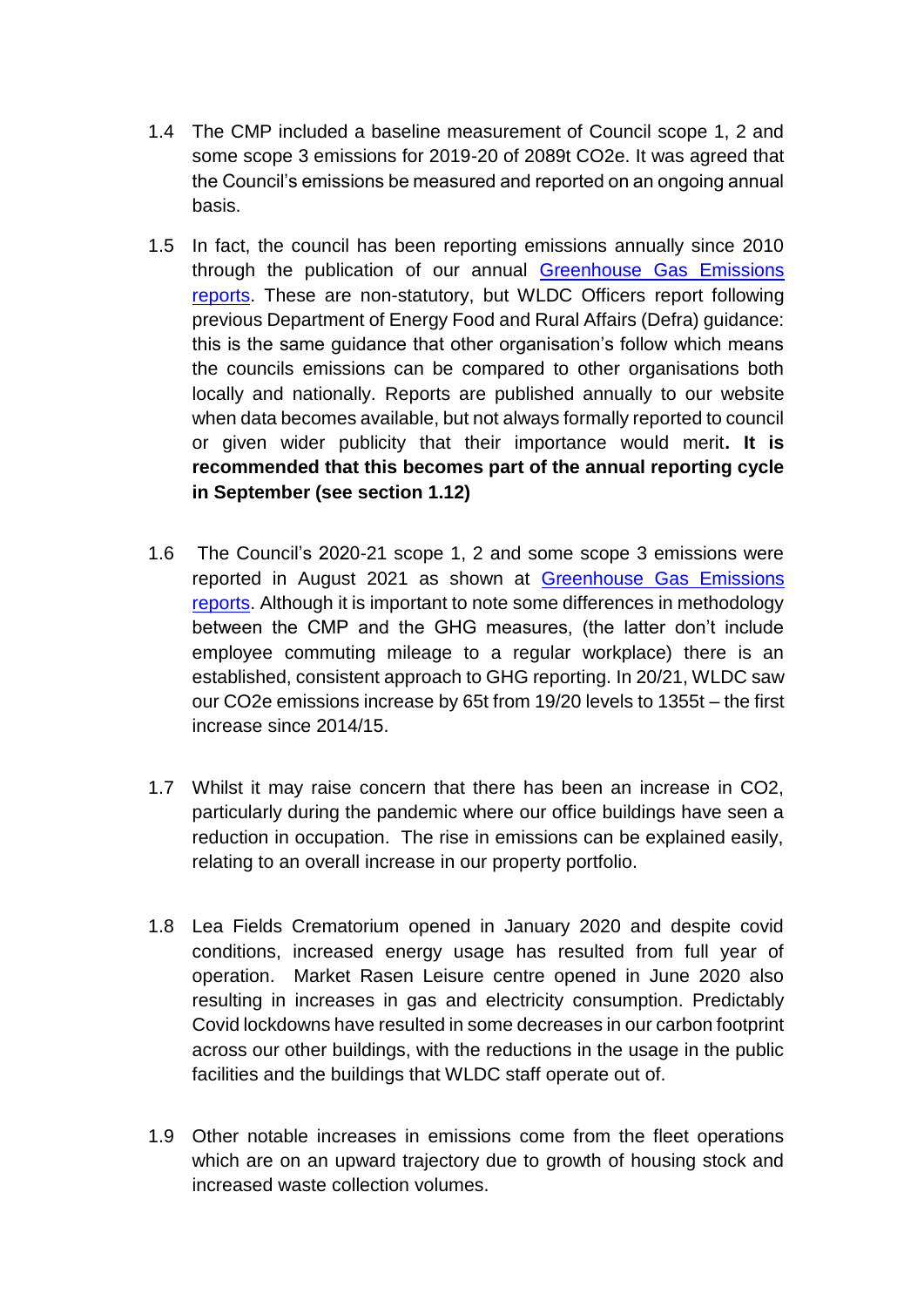- 1.10 However, on a positive note, there has been a significant decrease in WLDC's Carbon Footprint in relation to employee and councillor mileage which has dropped from a combined total of 290,619KM in 19/20 to 43,090KM in 20/21, resulted in a reduction of 44.1 tonnes of Co2 this is a large decrease and has been supported by our 'digital first' approach by using online rather than in person meetings. As the country and the organisation continues a move back to 'normality', it is important that some of the working practices and approaches developed during the pandemic are established and supported. Working with the People and Democratic Services team on future policy development will be key to embedding the digital first approach developing a more Climate aware workforce.
- 1.11 This mileage figure does not include travel to and from a regular place of work – which would of course have shown a very significant reduction if measured during lockdown.
- 1.12 2021/22 Carbon emission figures are not yet available at the time of writing this report. Collecting the data is completed internally on a regular basis and whilst the process is becoming more streamlined as the necessary data sources and associated contacts/owners become familiar with the process and adopt best practice data management, there is a 'lag' of around 3 months in collation and verification.
- 1.13 Not only does the footprint need to be monitored at least annually but progress with implementing carbon reduction opportunities must be actively monitored too, including implementation year, energy reduction and cost savings. In this way, successful projects can be reported in a quantitative as well as a qualitative way. This can help to drive momentum and support the securing of budget for future measures. This is now being picked up by the Officer and Member working groups (section 4 of this report.)
- 1.14 In addition to monitoring the footprint itself, officers should understand, challenge and monitor how strategies and policies will impact on the Council's footprint and affect the ability of the Council to reach its carbon reduction targets and sustainability goals. This will help WLDC to identify other potential carbon reduction opportunities and ensure that any carbon reduction co-benefits of specific policies and actions can be delivered (section 3 of this report.)
- 1.15 To bring everything together, and in order to all to allow timely collection of data and analysis of council activity it is recommended that the annual update is programmed to be reported annually to Prosperous Communities in September, alongside an annual progress report on the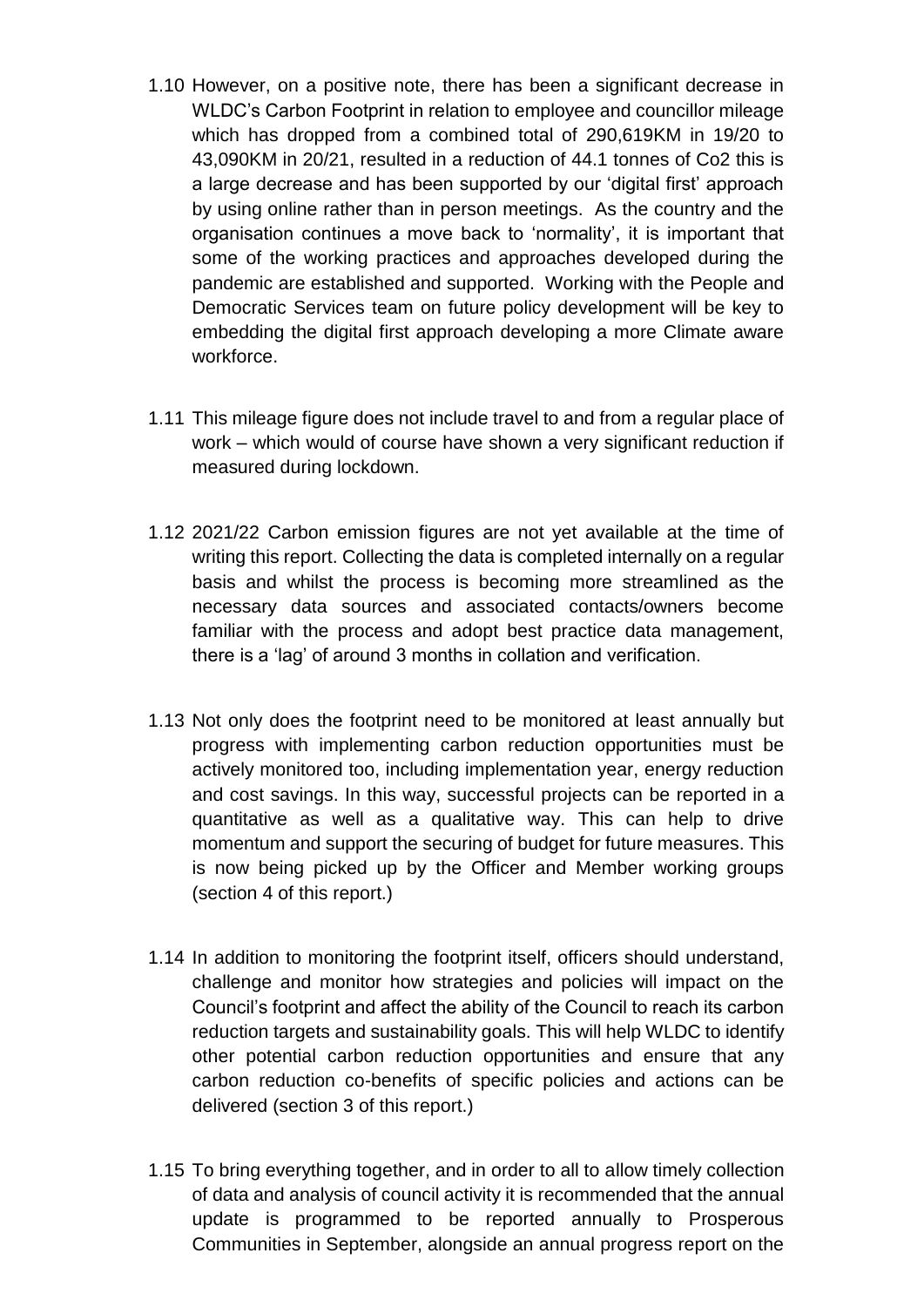Climate, Environment and Sustainability Action Plan. This will allow sufficient time for all data to be collated, analysed and presented as a completed picture as well as ensuring appropriate communication with relevant stakeholders.

## **2 Climate, Environment and Sustainability Strategy and Action Plan**

- 2.1 Members will be aware that a detailed action plan is in place to support the CES Strategy and Carbon Management Plan. There are currently over 50 actions over 10 priority themes that are being assigned to a number of Service Areas across the Council. Each action has been provided a priority score which considers its impact on carbon, ease of implementation and related health, economic and equity benefits. All actions have been allocated to an individual lead and assigned a timescale of 'Short' (6 – 12 months), 'Medium' (up to 2yrs) or 'Long' (more than 2yrs).
- 2.2 In order to robustly monitor and measure progress, a detailed programme-level SMART (specific, measurable, attainable, relevant, and time-based) Action Plan is being developed. Essentially, it is a more refined and developed version of the initial plan, drilling down further on the cost and carbon impact of each action, the level of complexity, who is responsible for the delivery, timescales, status and review of progress against the required output or outcome.
- 2.3 The Action Plan focusses on the priority actions, that are likely to have the biggest positive impact on emissions reduction, and /or environmental benefit and those which require the most immediate action and implementation.
- 2.4 Over time, other projects and initiatives may be identified and launched, which are not currently listed in the Strategy or current plans. These will be added to the Action Plan and monitored accordingly.
- 2.5 The Action Plan will be given a 'light touch' review and updated in on a quarterly basis and reported to the Member Working Group as per the terms of reference of the Officer group. A more detailed review will take place annually, prior to the plan being presented to Prosperous Communities Committee in September.
- 2.6 It is recommended that delegated authority be granted to the Head of Policy Strategy in conjunction with the Chairs of The Prosperous Communities and Corporate Policy and Resources Committees to undertake housekeeping amendments to the Strategy document and Action Plan.
- 2.7 An executive summary of progress against key actions within the action plan so far is detailed at the start of this paper. A progress summary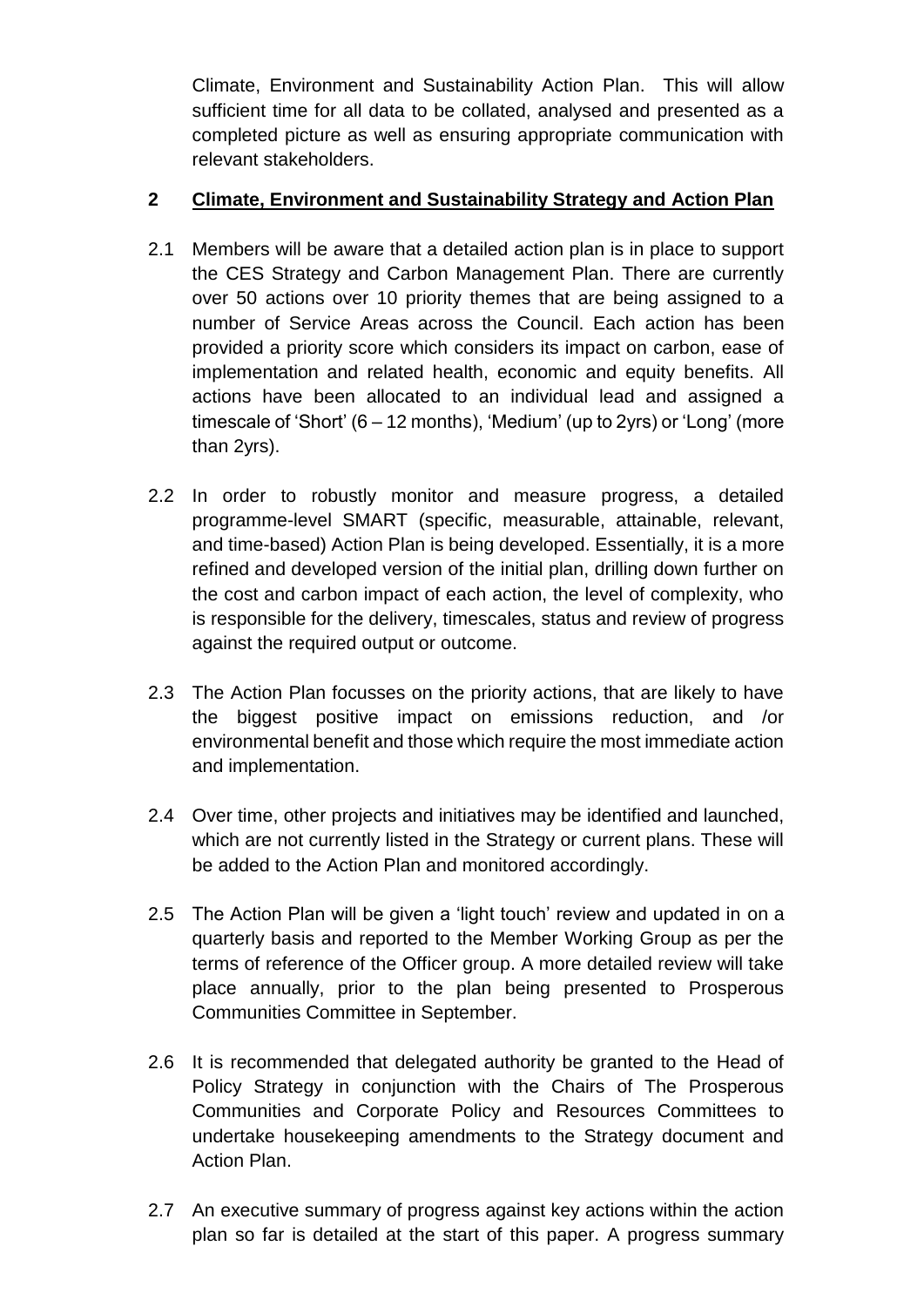report will be attached as an appendix to the final Prosperous Communities Committee Report and it is proposed that a full update on progress will be provided annually in September.

## **3 Decision Making Tool (Climate, Environment and Sustainability Impact Assessment (CESIA)**

- 3.1 The action plan recognises that as well as projects that tackle existing emissions, it is equally as important that climate change and environmental impacts are considered in all Council decision making, policies, strategies and as part of project development. This is so that the impacts, and benefits can be understood, catalogued and where appropriate mitigated. In response to this requirement, it is proposed that officers undertake a climate, environment and sustainability impact assessments (CESIA) when developing or changing a policy or proposing a project or function to Council.
- 3.2 A CESIA is similar to a risk assessment, or an equalities impact assessment. It is a structured report showing:
	- What impacts Council activities have on the climate and wider environment and what we are doing to reduce these impacts;
	- What impacts a changing climate may have on our services and functions and what actions we will take to become more resilient and less vulnerable.
- 3.3 The chosen approach to undertake this assessment is an excel-based decision support tool. This assessment will be completed by officers, generating a climate environment and sustainability impact score and a red amber green (RAG) rated graphic which will be attached to reports. This provides a quick visual summary (as shown in figure below in figure one). This tool has been adapted from one developed by Chesterfield Borough Council and is being trialed by several other authorities and is considered to be both flexible and effective for the purpose.



*Figure 1 – example of the output from a CESIA*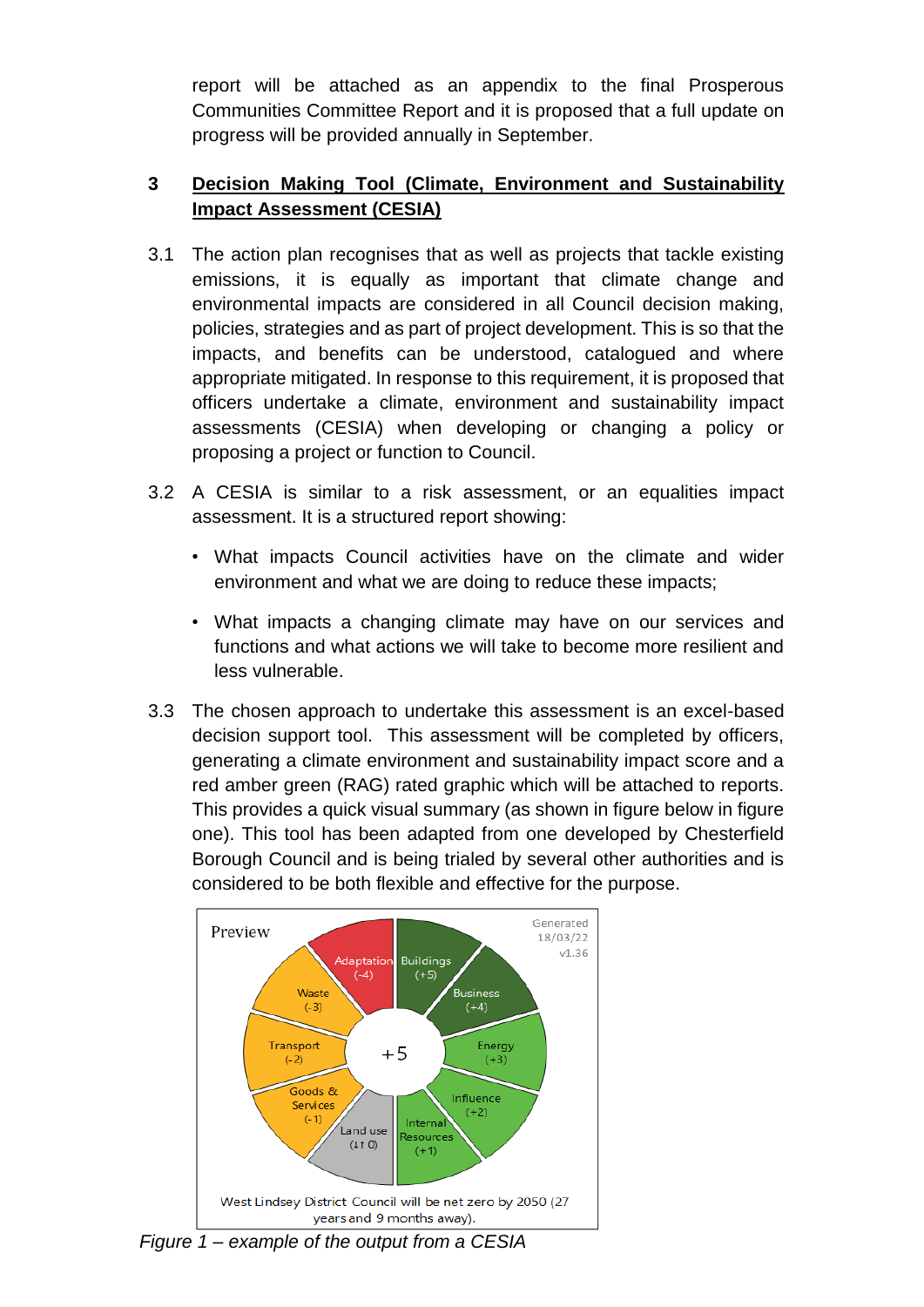- 3.4 A RAG graphic like the one shown in fig. 1 would be accompanied by a paragraph explaining the key costs and benefits associated with the project or activity in terms of the climate. The supporting paragraph should also acknowledge the relationship between high social and/or economic value and impacts on the environment. Assessment and justification should be included where decisions or projects are proposed that may negatively impact on environmental issues but deliver fundamental economic or social benefits. It should also include recommendations for what improvements could be made including an estimation of costs associated with mitigating any impacts.
- 3.5 The tool does not attempt to quantify the climate impact of the decision or project but instead provides a consistent method of assessment which should not prove too onerous for officers to complete and should be clear and transparent for Members and the public reading the reports.
- 3.6 Training on how to apply the tool will be provided for officers and ongoing support provided by the Environment and Sustainability Officer through the trial period. Full guidance notes (Appendix 2) have been developed for officers and a series of training videos will be made to supplement the in-person training that will take place.
- 3.7 Member guidance will also be provided (Appendix 1) with a training video and workshop anticipated, to provide all of the help needed to interpret reports and ask questions of them and the report authors. The tool has been brought to the CES Member working group previously and was the preferred assessment tool of several that were looked at.
- 3.8 This is an evolving area and 6-monthly reviews are proposed, reporting back to Management Team and the Member Working Group in Dec 2022 and June 2023 and a report coming back to PCC in September 2023 with recommendations for future applications. Contact will also be made with other Authorities trialing the tool to share feedback, best practice and improvements. It is widely acknowledged that this area of work in one that is developing at pace and the need to remain flexible and adapt this fundamental to the success of this broad programme of work.
- 3.9 It is important to note that whilst every report and project should consider its potential impact on the climate change and environmental and sustainability aspirations of the Council, the majority will not require detailed assessments. The following flow diagram illustrates how this should be considered: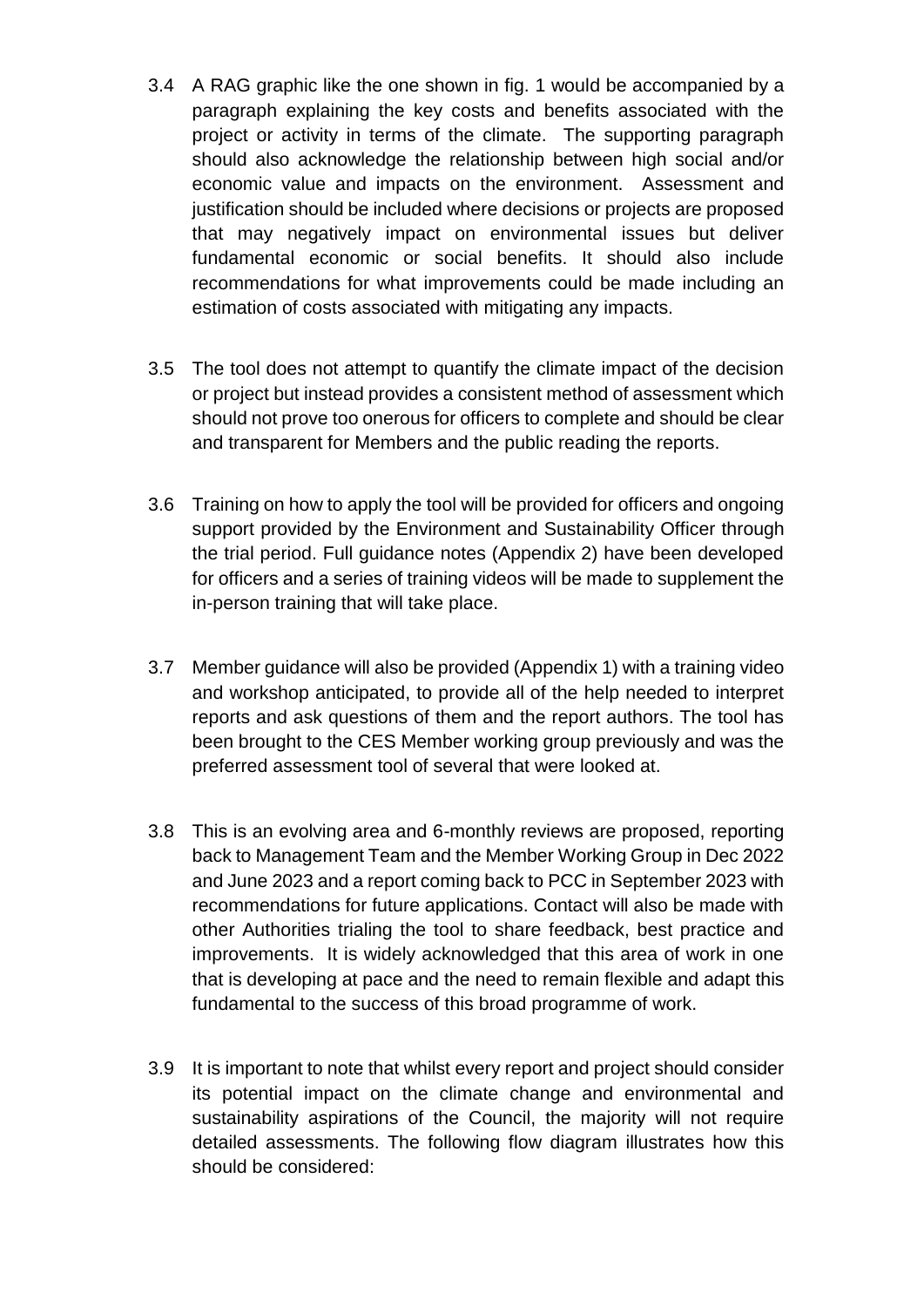

The report should be assessed to determine whether it will have any impact – either positive *or* negative. This should be detailed in the report and where a negative impact is foreseen, appropriate mitigation should be identified.

## **4 Governance and Engagement**

- 4.1 Governance and engagement was recognised as a high priority in the CES strategy and Action plan as well as the CMP.
- 4.2 In order to manage the implementation of a carbon reduction and environment and sustainability programme of this scale, it is important that organisational procedures and resources are put in place to maintain a focus on carbon reduction over time.
- 4.3 To achieve the carbon reduction target, and environment and sustainability objectives, Officers have put in place robust yet dynamic organisational structures to ensure that we remain flexible in the approaches being taken to tackle climate change through time.
- 4.4 The effectiveness and appropriateness of the governance and structures for embedding this programme of work have recently been subject to external audit and has confirmed substantial assurance, commenting that high assurance can be achieved following implementation.

## 4.5 **Officer working group**

4.6 Key to embedding the CES and action plan is the formation of the Climate, Environmental and Sustainability Officers Group (the 'Officers Group') has been set up and is 'responsible for the delivery of WLDC's Sustainability, Climate Change and Environment Strategy Action Plan'.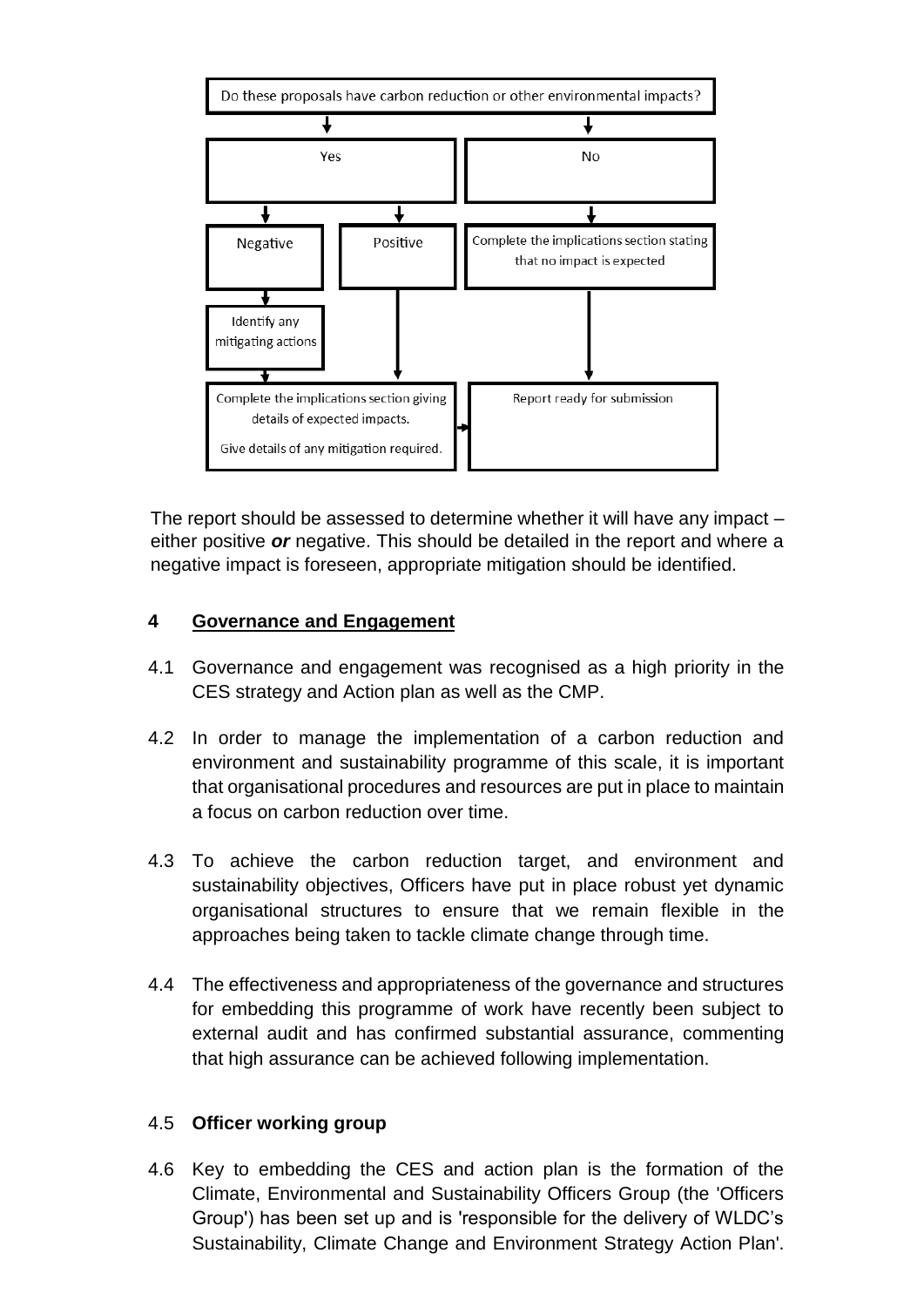The Officers Group brings together senior stakeholders from across a number of key Service Areas, and Teams to help deliver the actions set out within the CES action plan.

- 4.7 Key functions of the Officer group across the Council include:
	- Gaining senior endorsement and visibility for actions in the CES plan.
	- Providing regular and ongoing oversight and monitoring of progress towards achieving WLDC's Net Zero target across key delivery teams and to the Member working group
	- Ensuring that CES stays on the strategic agenda across WLDC, including at senior management level and among the elected members
	- Managing the expectations of key stakeholders and recognising achievements across the organisation
- 4.8 The group met for the first time in July 2021, In September 2021 a new Policy and Strategy Team was formed and a new Environment and Sustainability Project Officer was appointed within.
- 4.9 This Officer now Chairs the group, which has been monthly since December 2021 and will continue to do so, in line with the terms of reference of the group, to provide support in assessing and delivering the recommendations of the Council's Climate Change Strategy and Action Plan and approved reporting schedule below:
	- **Member Working Group (quarterly)**
	- **Management Team (six-monthly)**
	- **Prosperous Communities Committee (annually, September)**
- 4.10 Individual members of the Group will also report periodically to the Member Working Group on work underway within their particular area of expertise. The Member Working Group directs this work.

## 4.11 **Member Working Group**

4.12 Councillors will be aware that a Climate, Environmental and Sustainability Members Group (the 'Members Group') has also been set up and are responsible for overseeing *'the delivery of the Council's Sustainability, Climate Change and Environment Strategy and action plan'.* The Members Group is made up of six Councillors and meet monthly to scrutinise and monitor delivery against the Strategy. The Chair, Cllr Tracey Coulson, also meets with the Policy and Strategy Officer – Environment and Sustainability and Head of Policy and Strategy more regularly to discuss progress.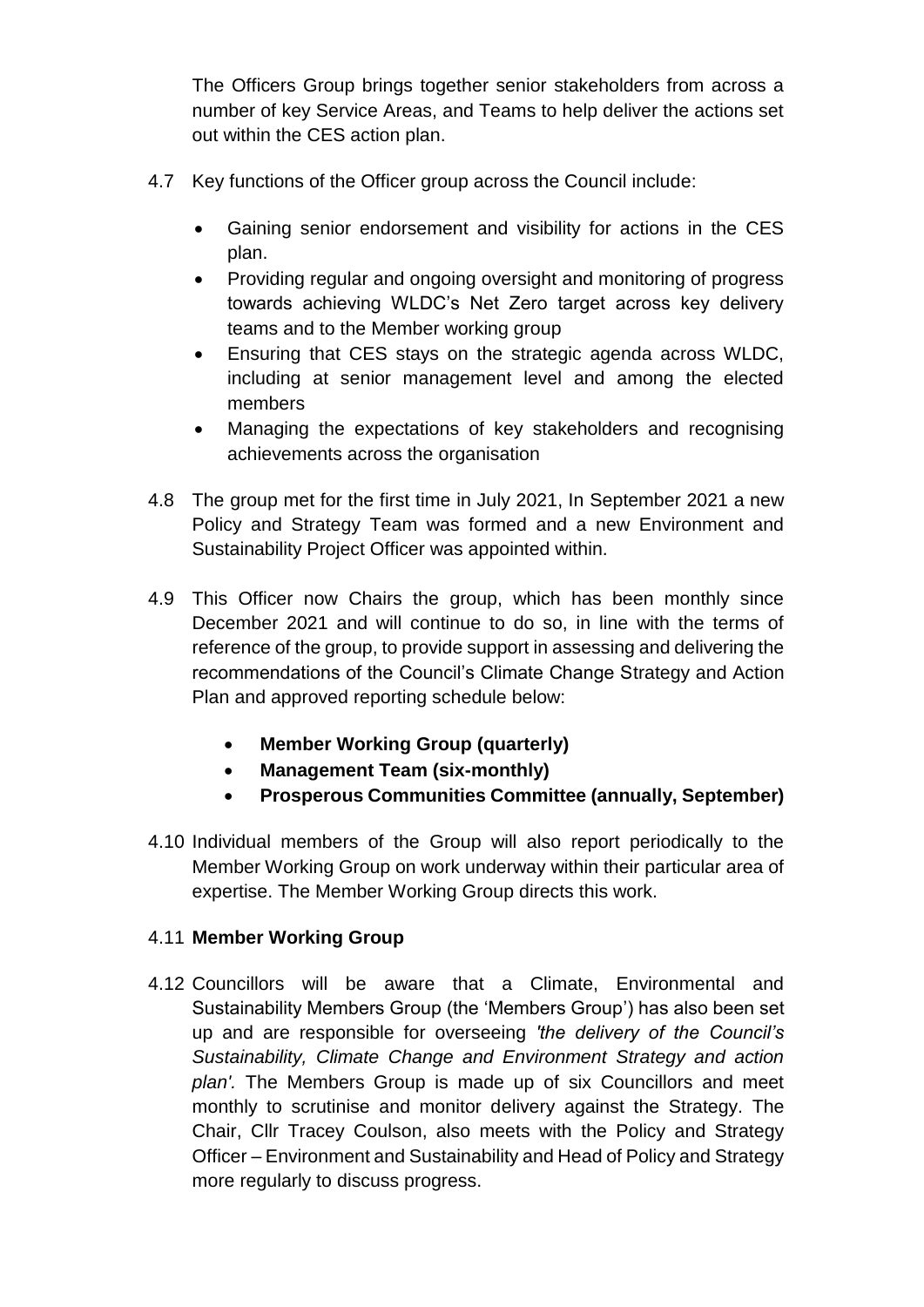- 4.13 The group currently consists of;
	- Councillor Tracey Coulson (Chairman)
	- Councillor Stephen Bunney,
	- Councillor Lesley Rollings,
	- Councillor Steve England; and
	- Councillor Caralyne Grimble
- 4.14 Having received a resignation, the Group have been carrying a vacancy since the autumn. Cllr Boles and Cllr Summers have attended group meetings in an informal capacity following an invitation from the Chair, due to their level of expertise and interest in this area. A call out was previously made to all qualifying Members to ascertain interest.
- 4.15 According to the terms of reference, other elected Members may attend the Working Group, but their level of contribution will be at the discretion of the Chairman. Change in representation by this means will be recommended to the Prosperous Communities Committee for approval.
- 4.16 It now is recommended that, Councillor Boles and Councillor Summers are formally welcomed to the Member working group as full representatives.
- 4.17 Going forward, on a quarterly basis, it is intended that the Member working group will receive a report that sets out the priority CES actions that are on track, or otherwise in terms of both timescales and outcome, as per the TOR of the Officer group.
- 4.18 This member group provides an invaluable role both as advocates for an extremely important programme of work externally as well overseeing the organisations own response to Climate Change, including monitoring actions within the CES action plan, challenging performance against those a that are not on track, why, and the mitigation being carried out to get the action back on track. Officers will establish a high-level summary of progress and any risks or issues or legal changes to the Member Working Group each quarter.

# **5 Climate Change, Environment and Sustainability Communication Plan**

5.1 Another key action has been to establish A Climate, Environment and Sustainability Communications *Strategy*., This sets out how the Council will engage with its stakeholders to establish and agree delivery mechanisms and communicate crucial climate messages and information to WLDC's residents and businesses.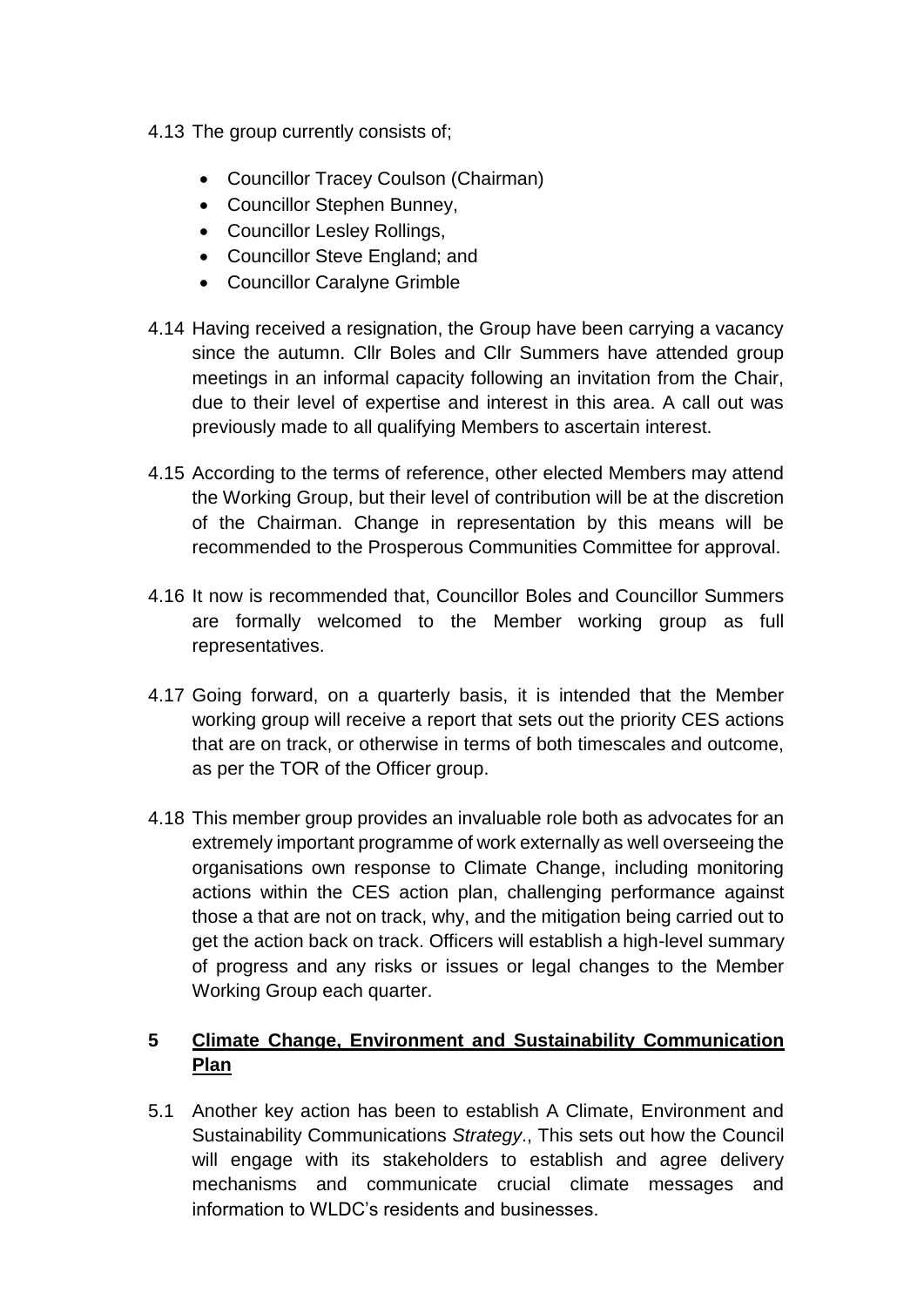- 5.2 A *Communication Plan* to support the Communication Strategy is also in place and focuses on communicating achievements and successes to key stakeholders including the Council's Management Team and staff, Members, residents, young people, businesses and Parish / Town Councils. A recent audit said "We were able to evidence good communication to the public of environmental achievements and successes in recent months through channels such as the Council's Facebook page which has over 8,000 followers."
- 5.3 The Plan was presented to the Member Working Group in November 2021, where support for its implementation was expressed.
- 5.4 For each of the relevant actions set out in the CES plan, the Council will engage with identified stakeholders. Prior to the commencement of each engagement activity, a simple engagement plan will be prepared setting out the mechanisms and tactics for engaging stakeholders.
- 5.5 Engagement plans for an initial small set of relevant actions from the CES plan have been carried out are being developed for implementation during the first quarter of 2022, with further relevant actions being delivered on a rolling basis as part of delivery of the CES Plan. Projects will be reviewed with lessons learnt from each engagement activity applied to future work.

## **6 Training and resources**

- 6.1 For all of the above, staff resources pertaining to capacity and capability have also been considered. An immediate action has been the creation of, the Environment and Sustainability Role in the new Policy and Strategy Team.
- 6.2 However, as detailed, the breadth of work is broad and, in some cases, very deep. The subject matter is fast-moving with regular policy, technology and initiative announcements to keep abreast of. It can also be technical and complex, requiring a high level of understanding of key terms and concepts and an ability to transfer the theory and apply it to the context of the organisation; thereby ensuring that climate related considerations are accurately reflected and reported and decisionmaking processes fully contain related information.
- 6.3 Officers believe that, if adopted, the 'climate, environment and sustainability change impact assessment tool' applied to all reports will help and will raise awareness.
- 6.4 However, with this, and the broader CES programme, comes the need on-going training and awareness packages on sustainability, climate and environment issues for staff and Members. This will play a key role in increasing general knowledge. APSE have again been approached to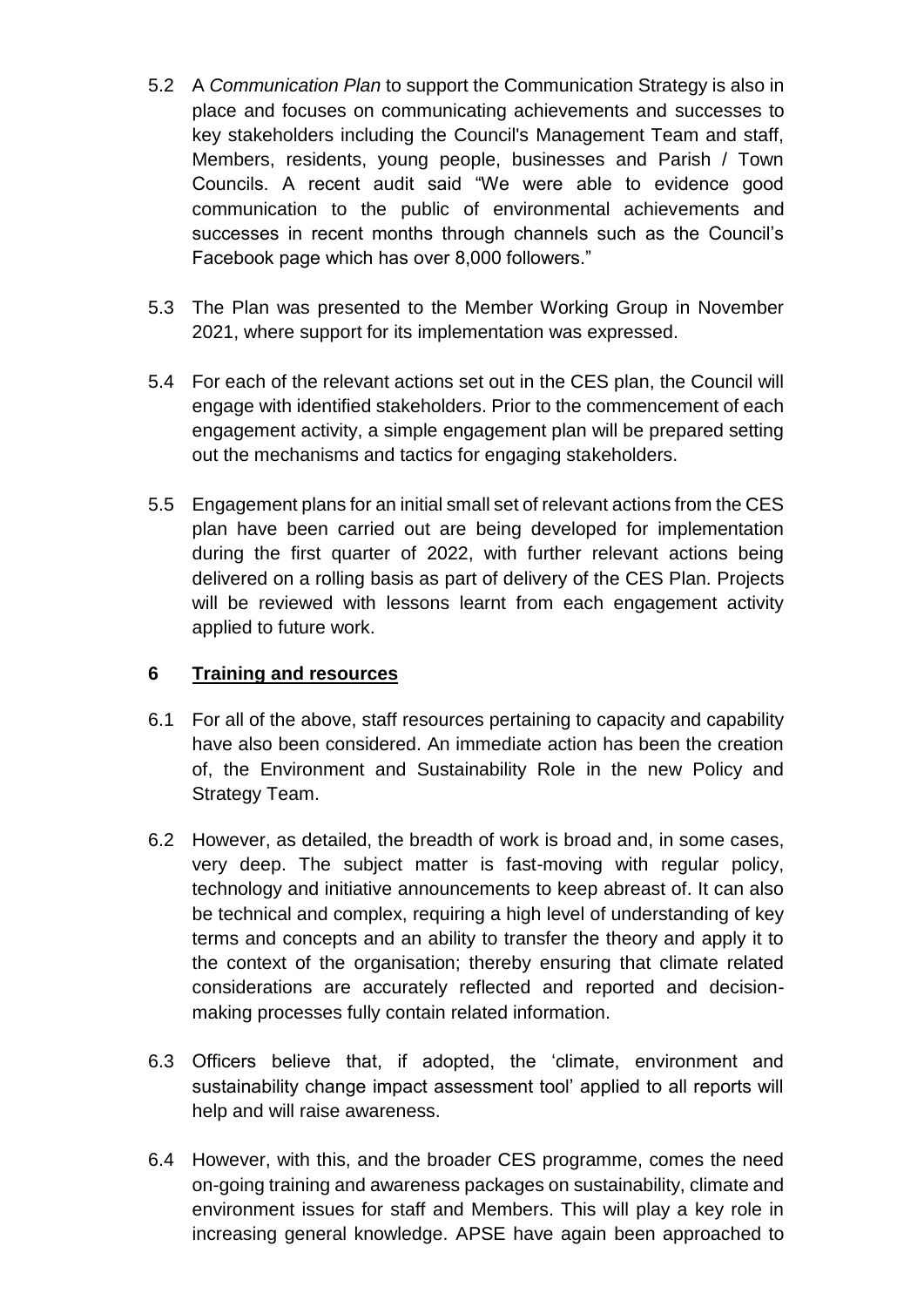provide another bank of carbon literacy training, starting in the next few weeks.

- 6.5 But while awareness and understanding of the subject matter has increased among a small cohort of enthusiastic officers over the past year or so, the Council does not currently possess any real technical expertise in some areas.
- 6.6 Options have been explored as to how best remedy this and provide capacity alongside the CES Officer group, for the action plan to gain traction.

Potential solutions include:

- The commitment to support any current staff member(s) who may be interested in obtaining professional accreditation in the subject matter.
- Secure expert/technical support on a retained contract(s) to draw on at appropriate times for project development and delivery.
- 6.7 WLDC have recently joined APSE energy, who offer training courses and seminars and have consultancy staff available for WLDC to draw upon through an agreed contract mechanism.
- 6.8 Expertise also is being leveraged by working on joint projects with Lincolnshire Officers such as the Countywide Sustainability group, and through resources secured through funding such as the Public Sector Decarbonisation fund.

## **7 Monitoring and Reporting**

7.1 Ensuring effective and timely delivery of the Strategy is central to the successful delivery of the Council's net zero and broader sustainability ambitions. The following section sets out a recommended approach for monitoring and reporting on progress going forward.

## **8 Annual Progress Report to Prosperous Communities Committee**

- 8.1 As per the terms of reference of the Officer group, an annual progress report will be presented to Prosperous Communities, summarising progress in delivery of the Strategy and the Council's net zero targets, as well as outcomes of the annual review of the need to refresh and update the Strategy. This report will be presented to Members in the September of each year, starting in 2022.
- 8.2 The report will summarise progress against the Council's target of net zero by 2050, or sooner, split by the areas currently measured and reported by the Council: It will aim to provide an updated emission reduction trajectory and projections, or commentary based on trends at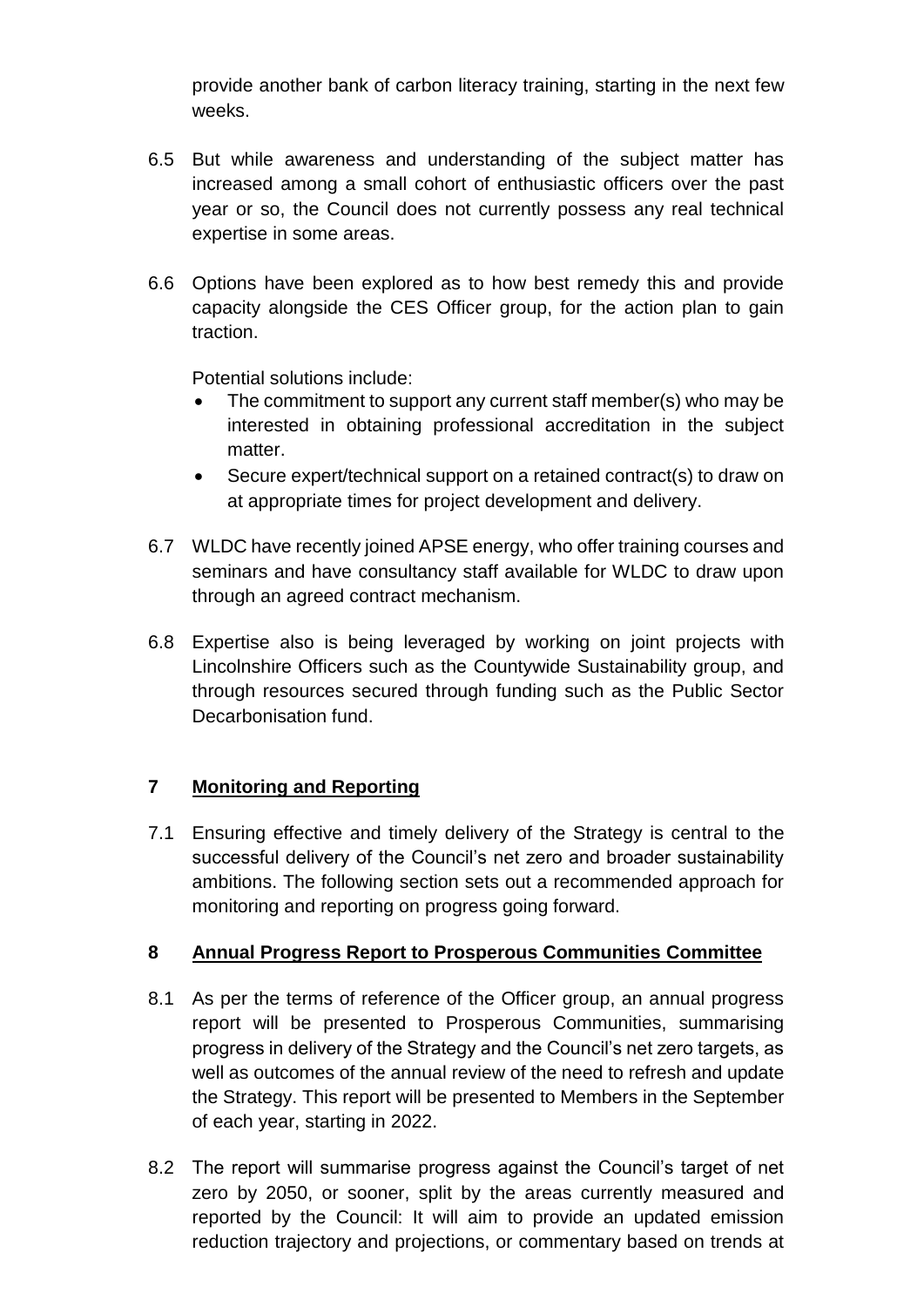that time and taking into account planned and confirmed actions and activities happening across the Council to reduce emissions. This will identify any issues or areas where particular actions need to be clearer or accelerated.

- 8.3 The report will also summarise district-wide emissions, sourced from the Department for Business, Energy and Industrial Strategy (BEIS) data, although it should be noted that this data can take up to two years to be published by the UK Government and is provided as calendar years, whereas Council emissions are reported by financial years. This district wide reporting will be against the carbon budget for each area and include a high-level trajectory going forward.
- 8.4 In addition, the annual report will provide an expected trajectory of further progress for each target set out in the CES Action Plan.

## **9 Deliverables:**

- A Greenhouse gas carbon emissions report from Council property and vehicles, street lighting and scope 3 emissions.
- A district wide emissions report update
- A public facing report, produced and designed in conjunction with the communications team that shows actions and progress against not only WLDC's net zero C02e targets, but also progress and successes in our CES plan

## **10 Measures:**

- Percentage reduction in carbon emissions from Council land and operations from 2010 baseline and progress towards net-zero
- District wide emissions against area 'carbon budget'
- Smart measures to be developed for the CES Action plan

## **11 Strategic Planning Cycle**

It is important for Members to be aware of the scale of the challenge ahead in meeting our net zero and environment and sustainability ambitions. These are cross departmental projects and whole council objectives and teams across the Council will be responsible for progression of projects and activities.

Strategic Planning is the process by which key projects and deliverables are identified to support the delivery of the Council's strategic objectives. Each service area is responsible for producing a three-year Strategic Plan, which forms part of the 'Golden Thread' throughout the organisation – reflecting and delivering our Corporate Plan.

In order for actions in the CES plan to progressed it is important they are prioritised and resourced appropriately. As such, as part of the council's